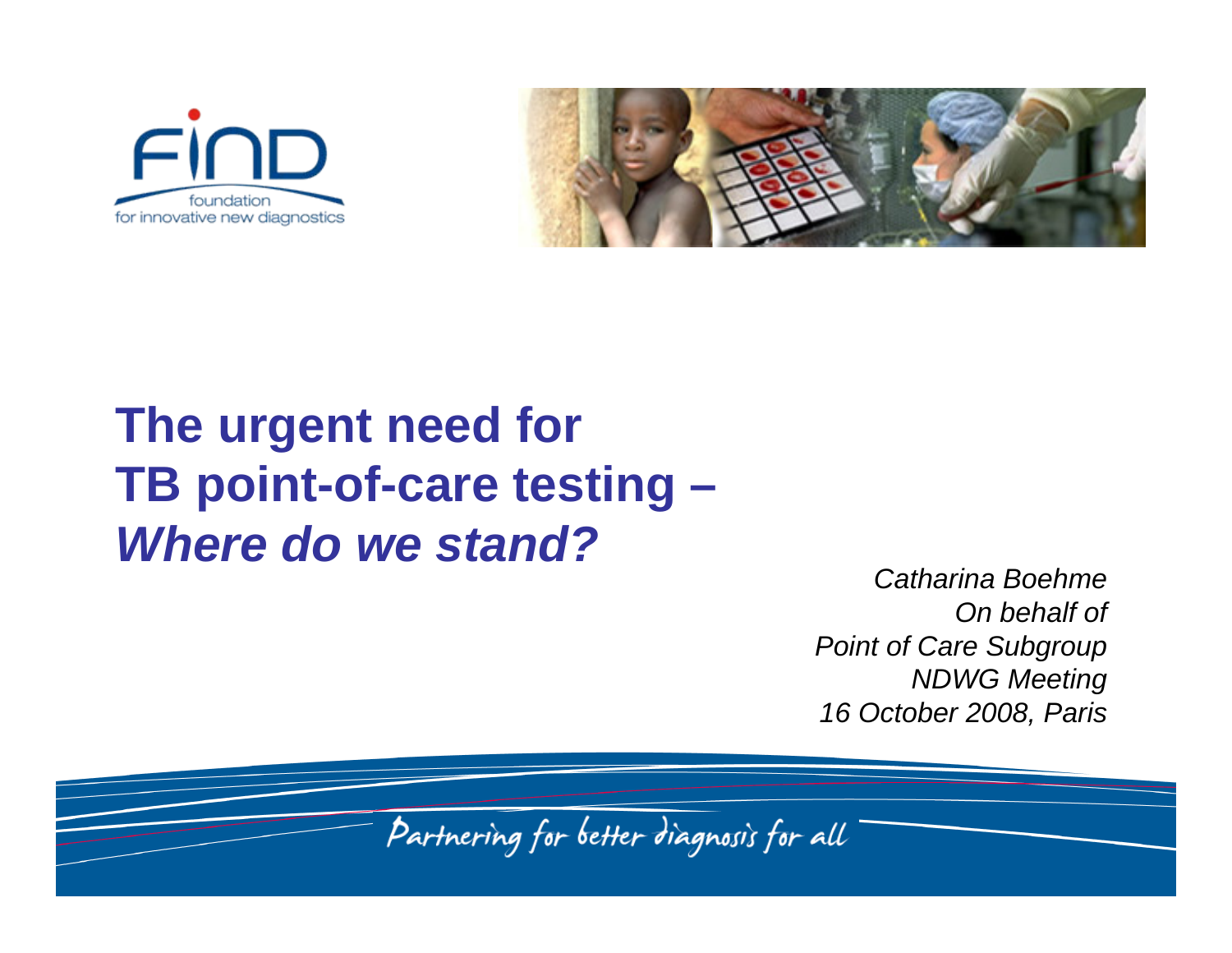## **Point-of-care testing for TB - Rationale**





- **Simple &**
- **Accurate &**
- **Robust &**
- **Rapid Test**
- **For qualitative TB case detection**

#### **WHERE**



- **At or near the site of patient care**
- **Lowest level of health system: the health posts**



- **4 M undiagnosed cases** WHO Global TB Report 2008
- **Diagnostic delays fuel transmission & severity** Liam, 1997, Int J Tub & Lung Dis
- **Widely deployed rapid test could save 0.5 M lives/ year**

Keeler, 2006, Nature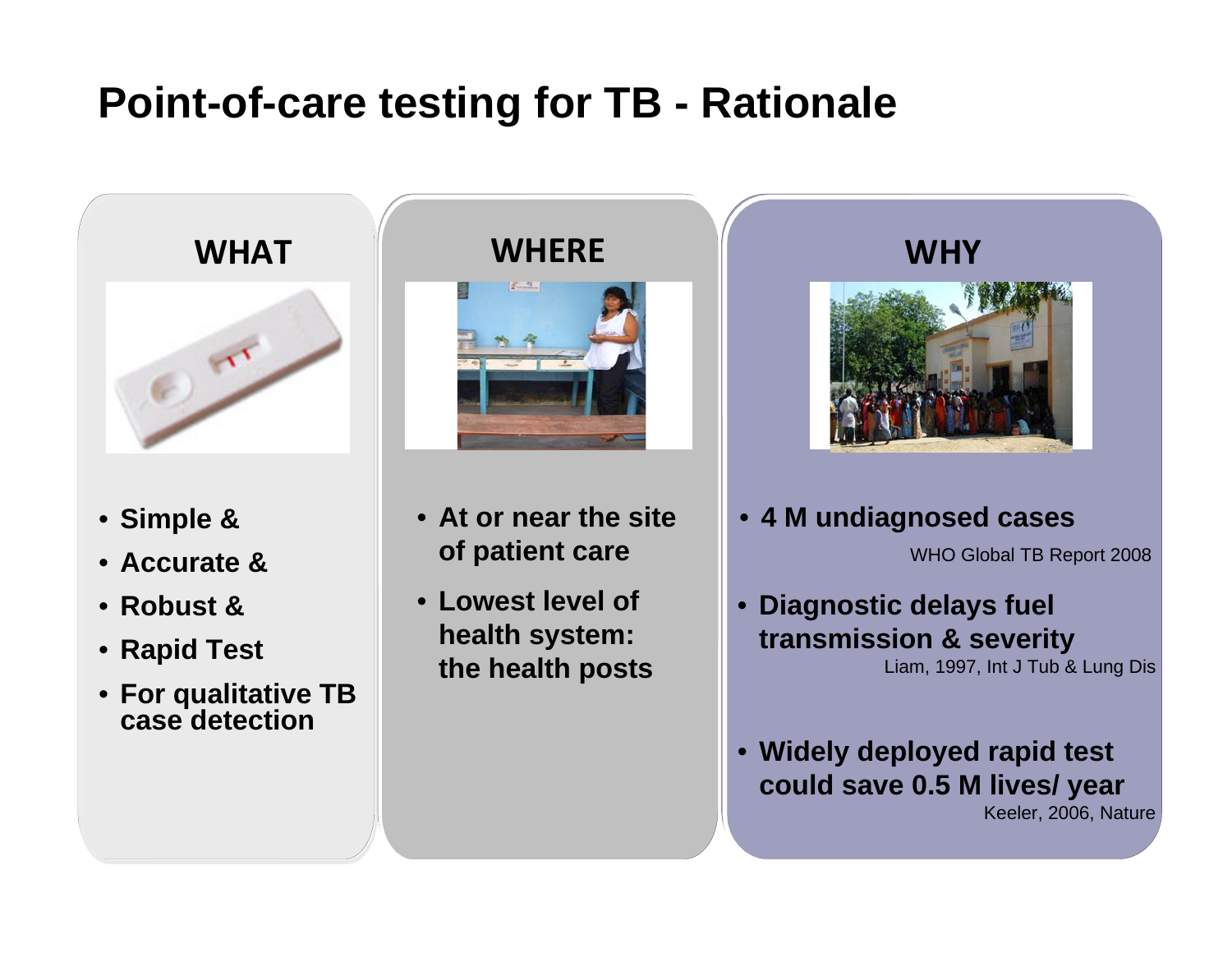### **Technology needs for patient-centered approach**



**Fraction of patients seen**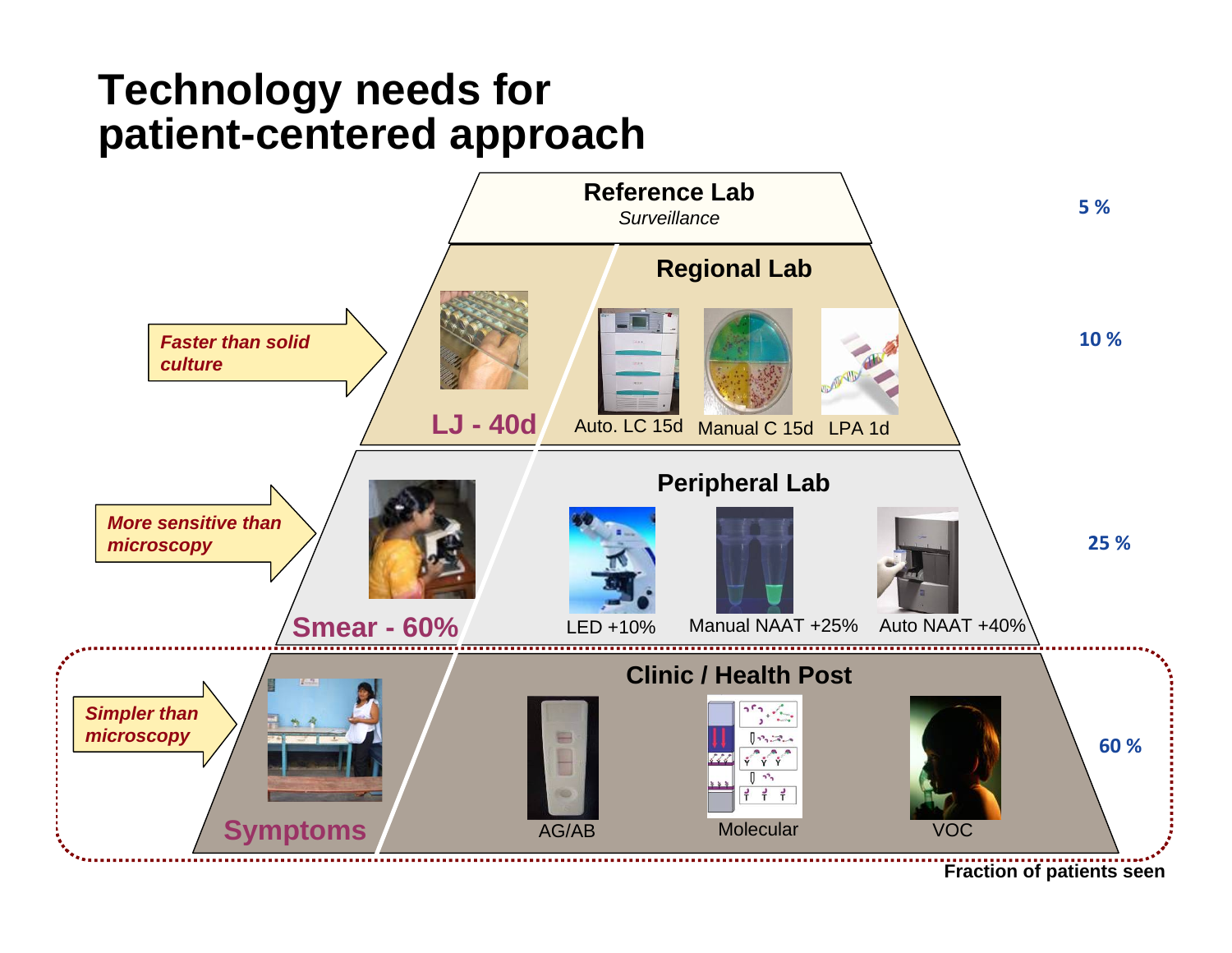## **Point-of-care approaches for TB (1)**

### *Antigen detection*



**Feasibility study to start Nov 08** 

**Apply new tools for AG discovery**  **Fluorescence labeled LFI with reader**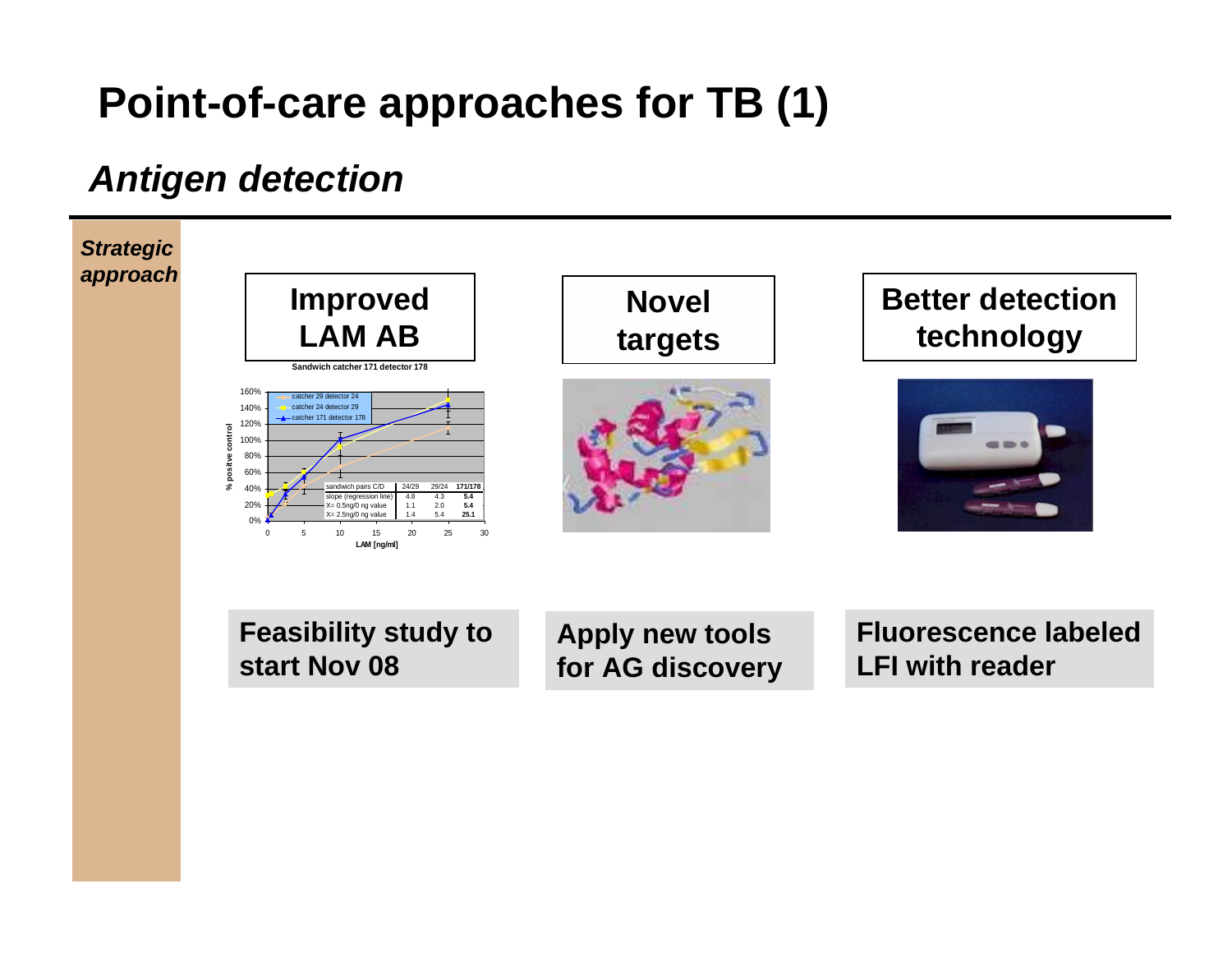## **Point-of-care approaches for TB (2)**

### *Antibody detection*



**Microarray-based screening using high-throughput expression systems**

#### **Suitable detection technology**



**Multiplexing in pointof-care format**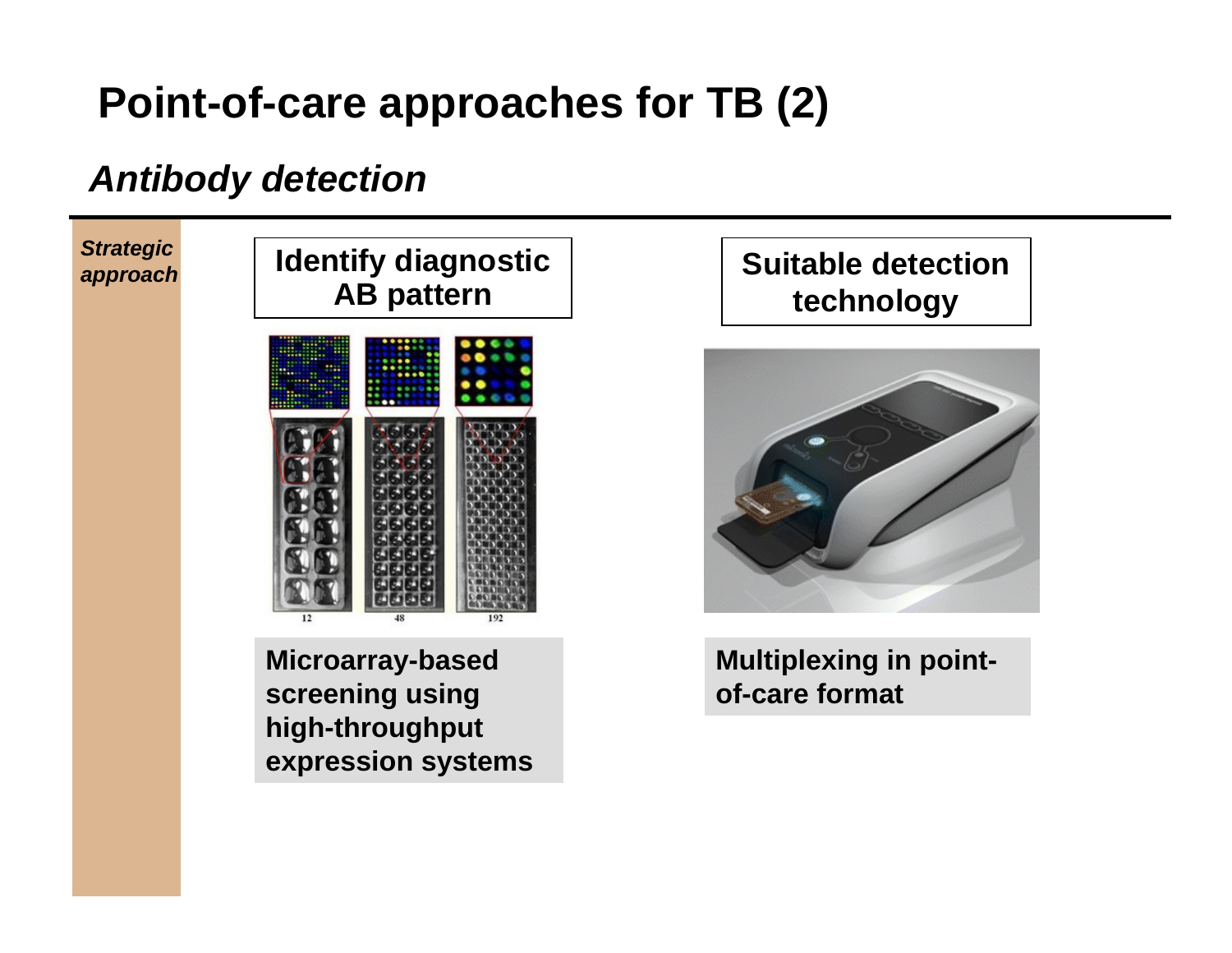## **Point-of-care approaches for TB (3)**

#### *Volatile Organic Compound detection*



#### **Field-applicable detection technology**



**Miniaturization of sensitive MS**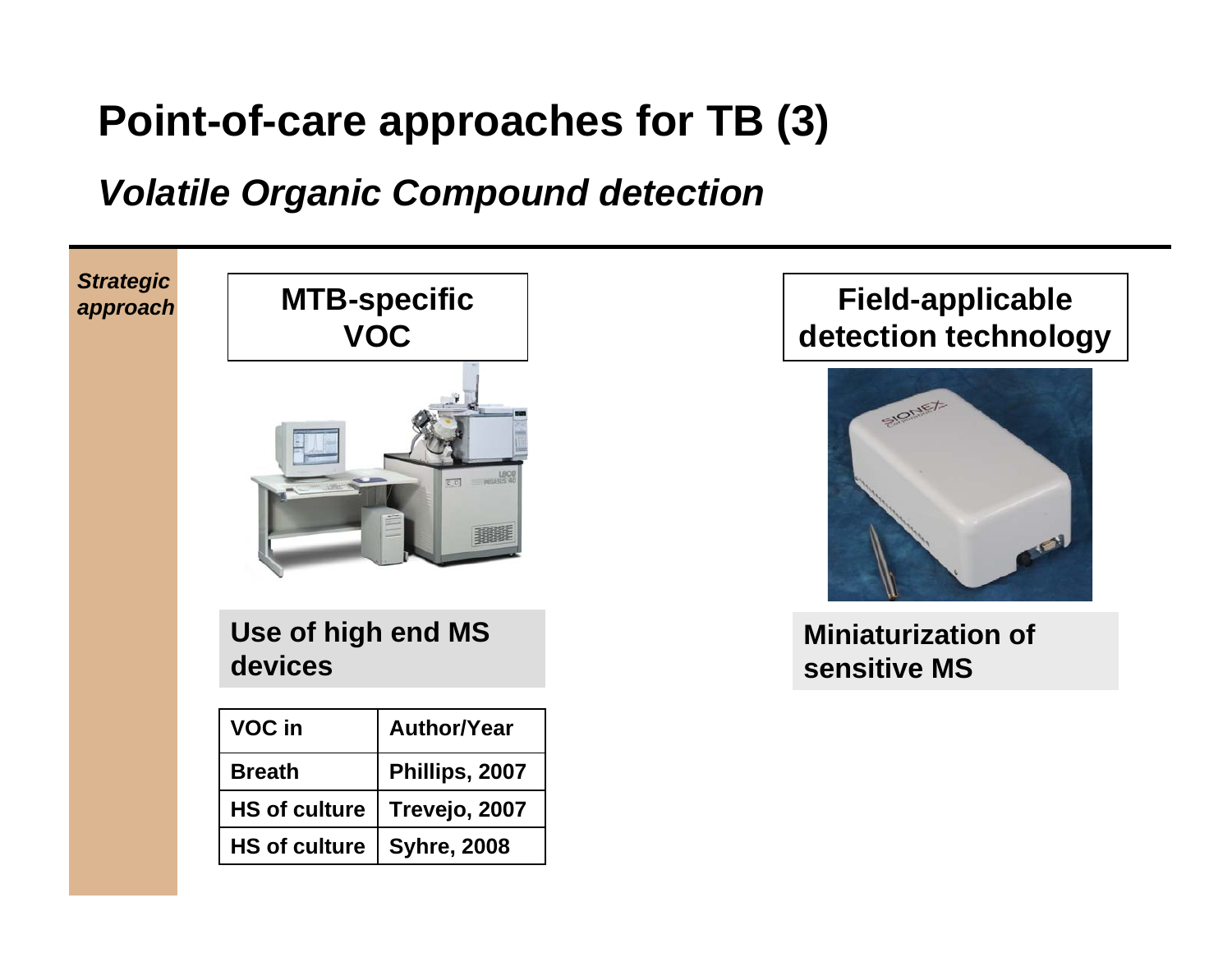## **Point-of-care approaches for TB (4)**

#### *Molecular detection*



**! Sample volume**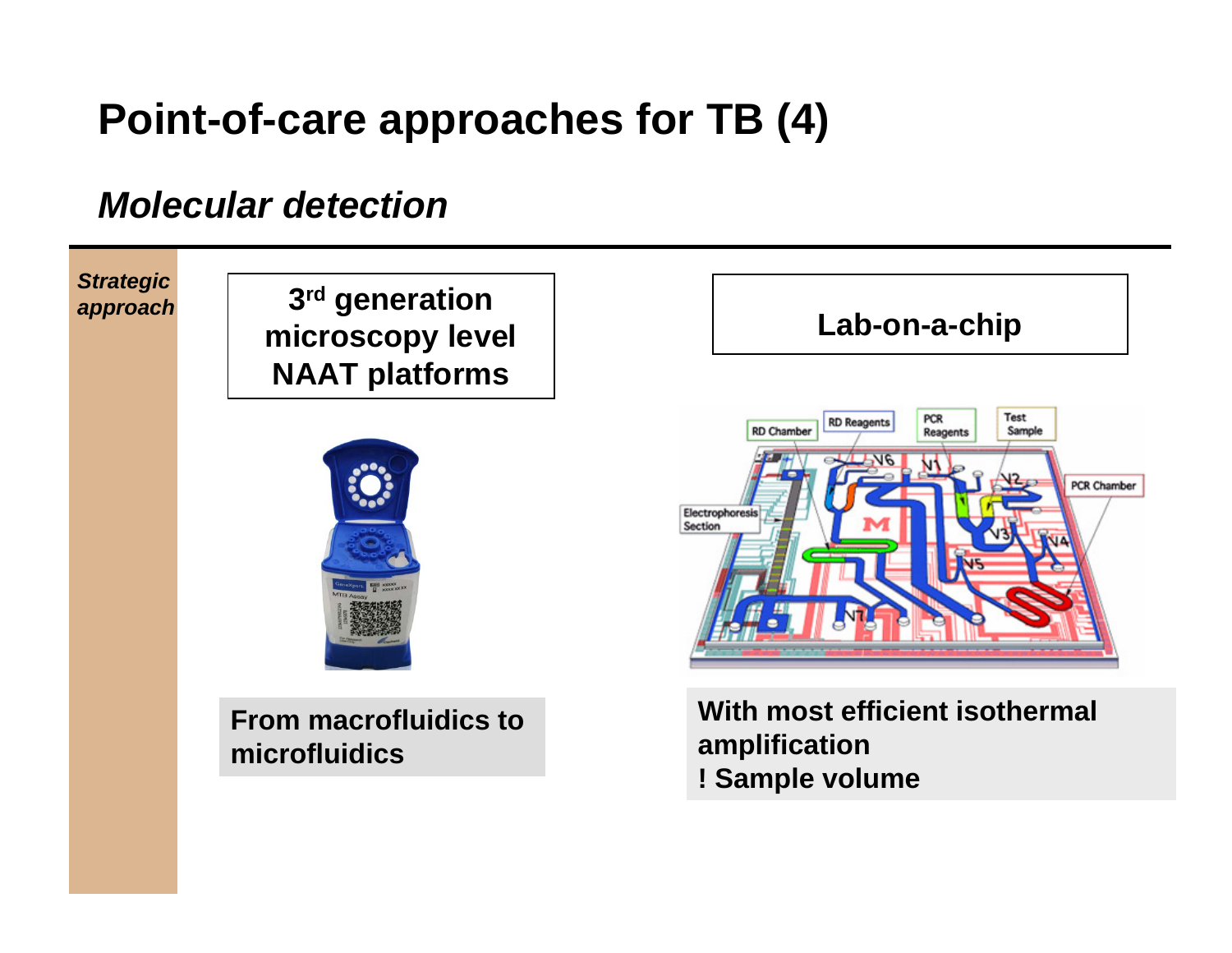## **Combine most accurate markers with best performing POC technology**

### **Biomarkers**

- **Antigen**
- **Antibody**
- VOCs
- DNA / RNA
- The "omics"
- Host markers



### **Technologies**

- LFI with new labeling technologies & handheld readers
- Label-free platforms
- Spectrometric methods
- **Microfluidics**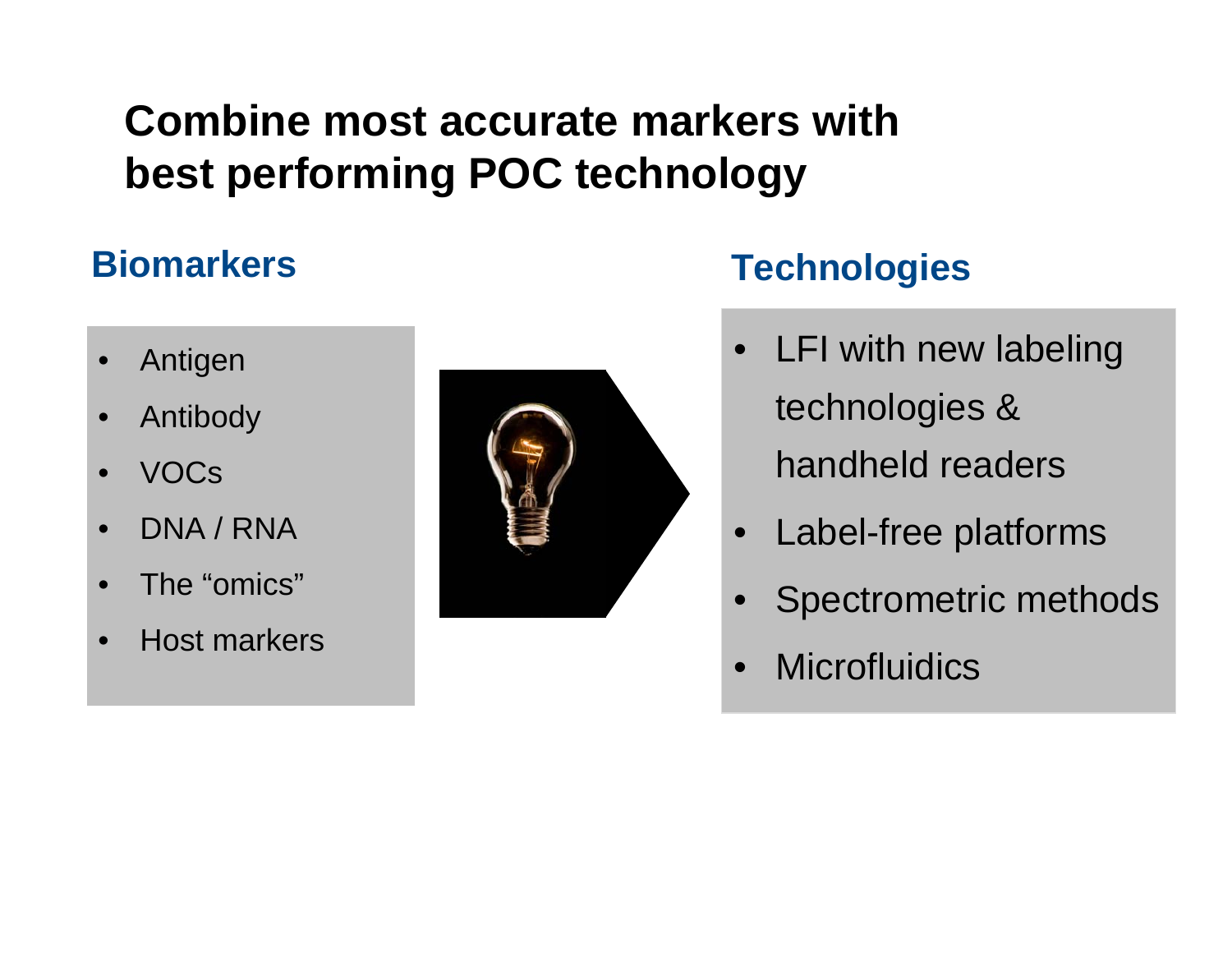### **TB biomarker research -**  *Leaving the shallow end of the biomarker pool*



- ¾**Systematic approaches**
- ¾**Large sample repositories**
- ¾**Much more resources**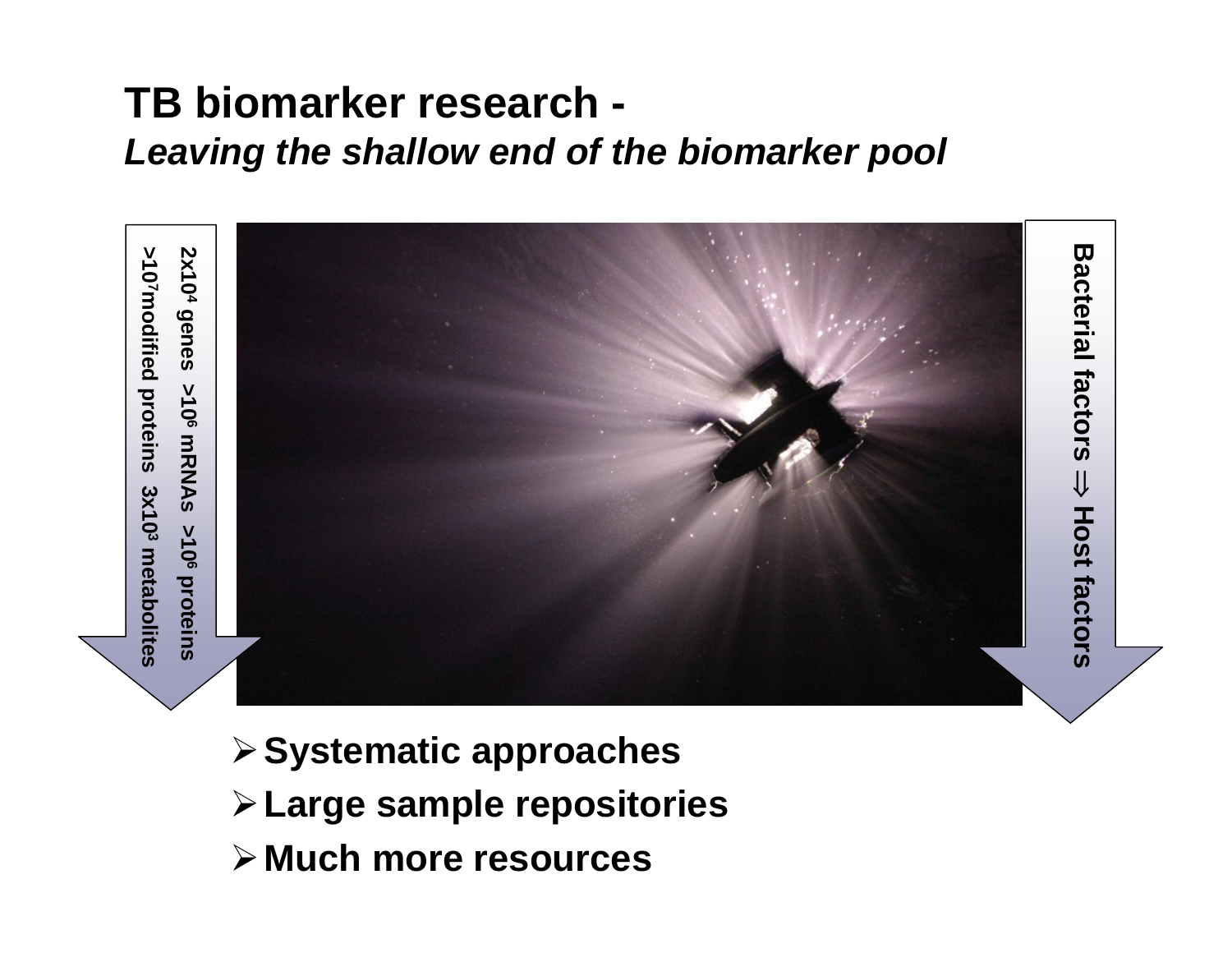# **The new face of TB biomarker discovery**



**BIOMARK**